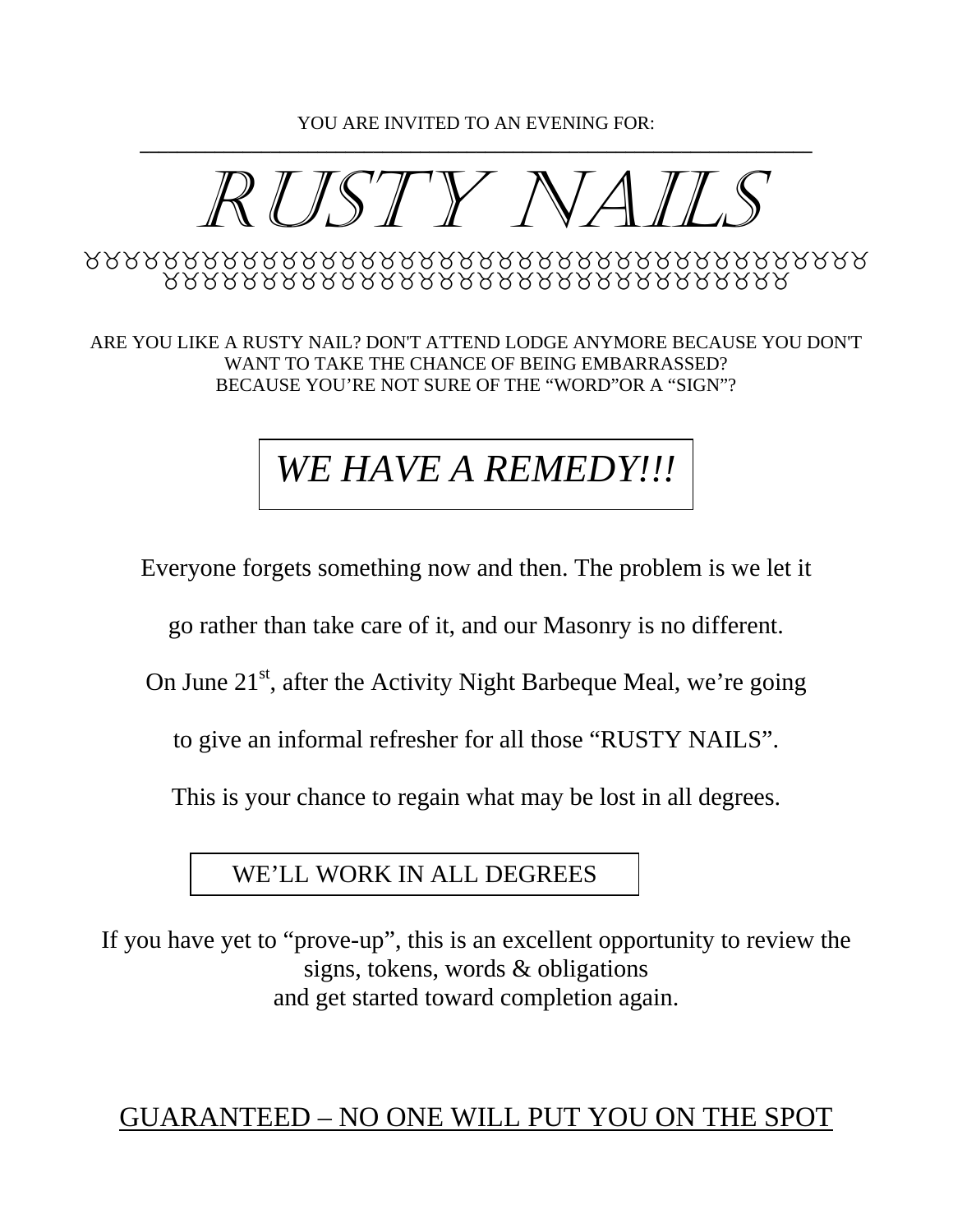From: Michael F Lintner, J.W., Boulder City Lodge #37, F & AM

- To: Duane G Laubach, MWGM, State of Nevada
- Subj: Rust Nail Degree
- Encl: (1) Copies of newspaper advertisements
	- (2) Map of Boulder City, showing Lodge location
	- (3) Copy of name badges, visitor's card, and Tyler's file card
	- (4) Copy of 3 page Lesson Guide
	- (5) Copy of Lodge floor set-up
	- (6) Notebook slotted card holder (obtained from a coin and stamp dealers store)
	- 1. For one month, prior to the "Rusty Nail" night, the degree was advertised in our weekly newspaper, both here and in Henderson, (encl 1). Twice we ran the large ad, then, we ran the smaller ad for the last two weeks. The ads were designed with irregular, or oversized print to be both eye catching, and easier to read for someone older, with failing eyesight. An essential bit of information, namely, the time of the meeting, was purposely left out, so the sojourning brother would have t call the Junior Warden.
	- 2. When a call was received, the first questions asked were: "name, mailing address, phone number, - - the; Do you have a current dues card? From what Lodge? Where?" With this information in hand, the caller was asked to wait for a minute, while I looked up the caller's Lodge in the List of Lodges book. While I was doing that, I would explain to the caller, that I needed his address, so that I could send him a map showing the location of the Lodge (encl 2), and also a copy of our latest trestle board. I wanted the caller's phone number, so that I could give him a reminder call, one day before the degree. I needed his Lodge information, not only to make sure that he came from a legally constituted Lodge, but also to have all of his name badges and cards made up and ready, prior to his arrival.
	- 3. As soon as all of the calling brother's verbal credentials were checked out satisfactorily, he was assured that the examination would be very brief, and that he would have no trouble passing it. The brother was told that the purpose of the degree was to prepare him to comfortable be able to pass an examination, with no embarrassment to himself. And as soon as a brother's questions were answered, and the phone conversation terminated, a full set of cards was made out for him. (encl 3).
		- Card #1. (Hello, my name is -) This blue, stick-on, badge was given to the sojourning brother as soon as he had his dues card checked at the temple.
		- Card #2. (Lodge "Apron" card, in plastic pin-on holder) this name badge was exchanged for the stick-on badge #1, as soon as the visiting brother had completed his examination.
	- 4. A few hours before the degree, all cards were arranged alphabetically and placed in the slotted holder with the "Hello" badge on top of the "Apron" badge, and on the left side of the slotted card. The corresponding "Tyler's record card" was placed in the same slot, but on the right hand side. By arranging the cards in this manner, all of the names were readily visible, and it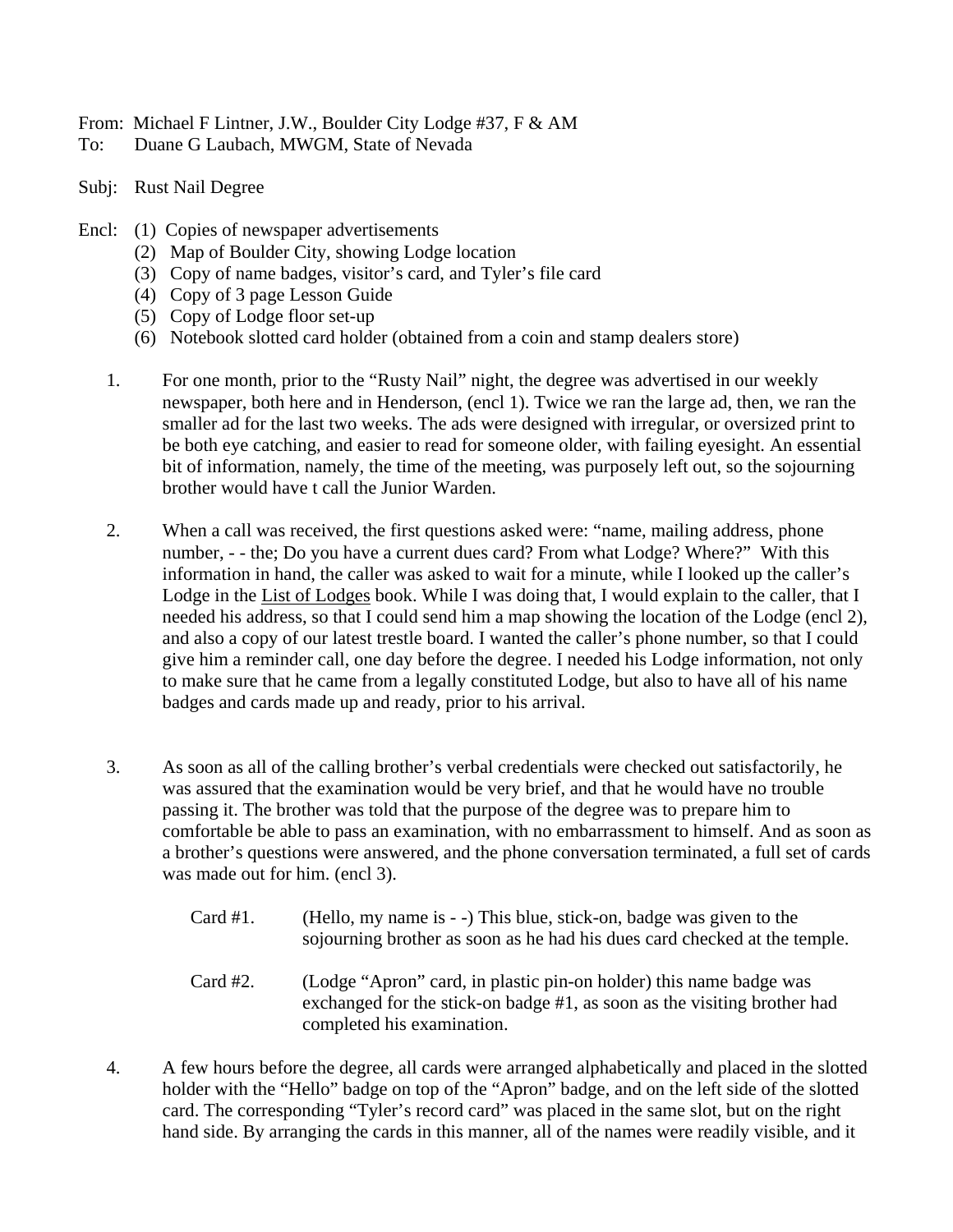was easy to see if any brother had not yet been examined. The blue "First time visitor" cards were all arranged separately for later use.

- 5. When a sojourning brother arrived at the temple, his dues card was checked to make certain that it was current, also, it was checked against some other form of identification. Then, he was given his "Hello" name badge, and time permitting, introduced around, or when things got busy, he was directed to circulate and socialize, until he was contacted by an examination team. (The "Hello" badge made him very easy to spot. All other Masons, who were not first time visitors in need of examination, were given a gold stick-on name badge, sample #5.)
- 6. When an examining team saw a blue "Hello" badge, two members of the team would take the brother aside, to their assigned examination area, while the other member of the team came over to the check-in table and picked up the sojourning brother's "Apron" name badge and "Tyler's File card". After the examination, the sojourner's "Hello" badge was removed and thrown away, and he was given the pin-on "Apron" name badge (to keep). The examining team then returned the signed file card to the check-in table - - and grabbed the next blue "Hello" badge they saw - - - until all had been examined. (We averaged about 5 minutes per person for exams.)
- 7. The presentation went exactly as set forth in the Lesson Guide. The Worshipful Master did the introduction part, and then turned the meeting over to the Junior Warden, who did everything up to the second section of the third degree (steps 1 thru 34 incl.) The Senior Warden presented the second section (step 35). During the presentation, the Junior Warden walked a lodge member around to the various gates, and a simulated encounter was demonstrated. The raising was demonstrated by two teams, one in each end of the Lodge. The meeting was then turned back over to the Junior Warden, who completed steps 36 thru 38.
- 8. We opened Lodge in our normal stations, with the Worshipful Master presiding. We did everything. We introduced a Grand Office, and then gave him both private and public Grand Honors (for instruction purposes). We then introduced all masters and past Masters. We then introduced all sojourning "Rusty Nails" (in a big horseshoe, west of the altar), and presented them with their "First time visitor's card", and a complimentary ball point pen. (We also had ordered small pocket notebooks for the occasion, but they didn't arrive in time). The only deviation from the Lesson Guide was that we went straight into closing, and then went to the refreshment table, as it was almost 9:30 p.m.
- 9. Three men called, at the last minute, saying they would be unable to attend. Thirty-three first time visitors ("Rusty Nails") shoed up. Most had not been in Lodge for at least ten years. One man had not attended Lodge since he had been raised, in 1929. Four men were past Masters, all of which were afraid that they would embarrass themselves during a strict examination, because they were so "rusty". One past Master had not attended a Lodge since his year as Master, 1957. One week after the degree, I sent all of the "rusty nails" a follow-up letter, inviting them to come to our next Stated Meeting and dinner.
- 10. From the reports which have been filtering back to me, it would appear that at least six of our "rusty nails" have been actively visiting other Lodges in the Las Vegas and Henderson area.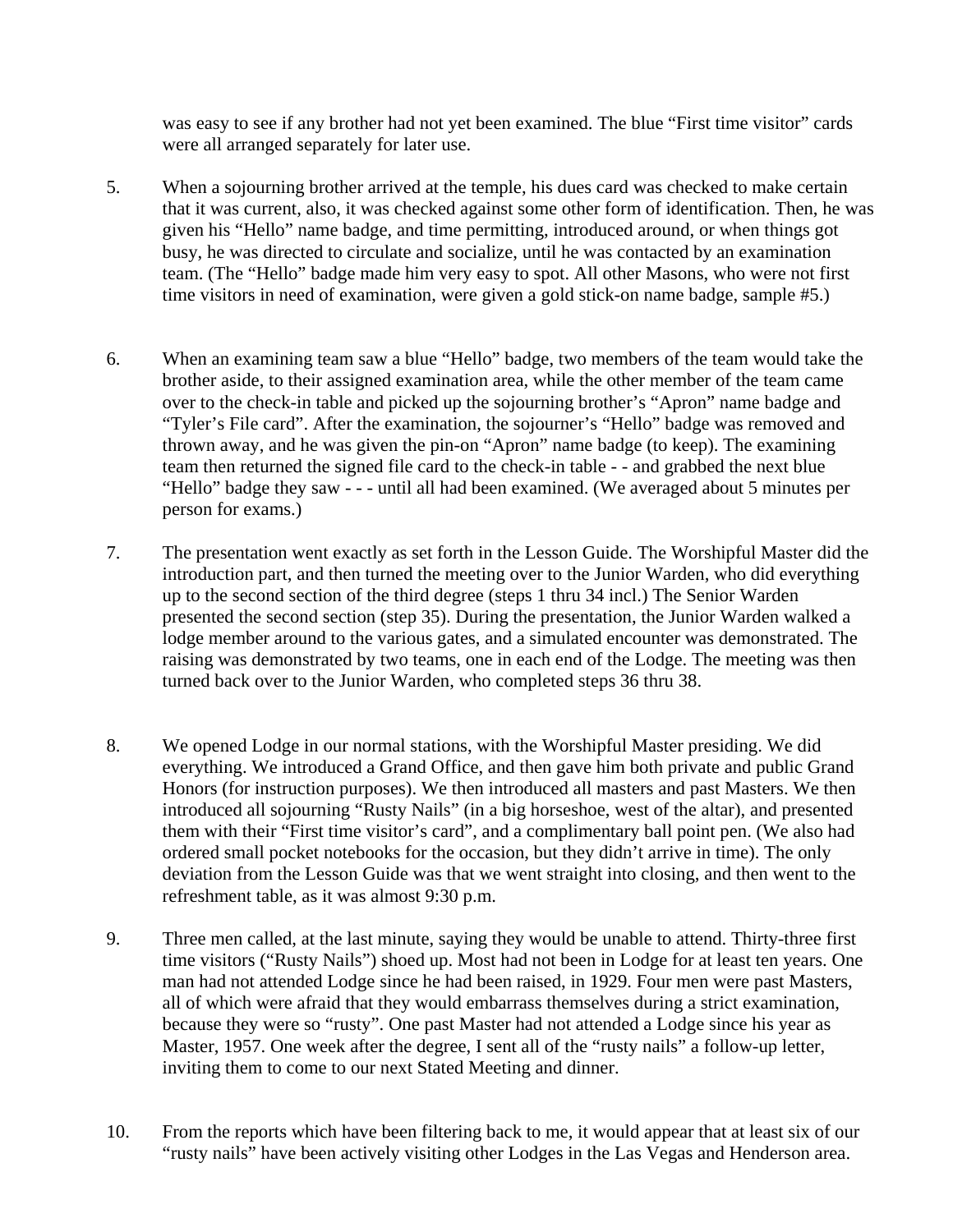Five have asked for the forms to either demit to Boulder City Lodge, or to apply for dual membership. One has actually turned in his completed paperwork already. It has been 8 days since "Rusty Nail" night.

Fraternally, and Very Respectfully,

Michael F Lintner Junior Warden

Cc: Jim Pullis, WM Frank Turner, Sec File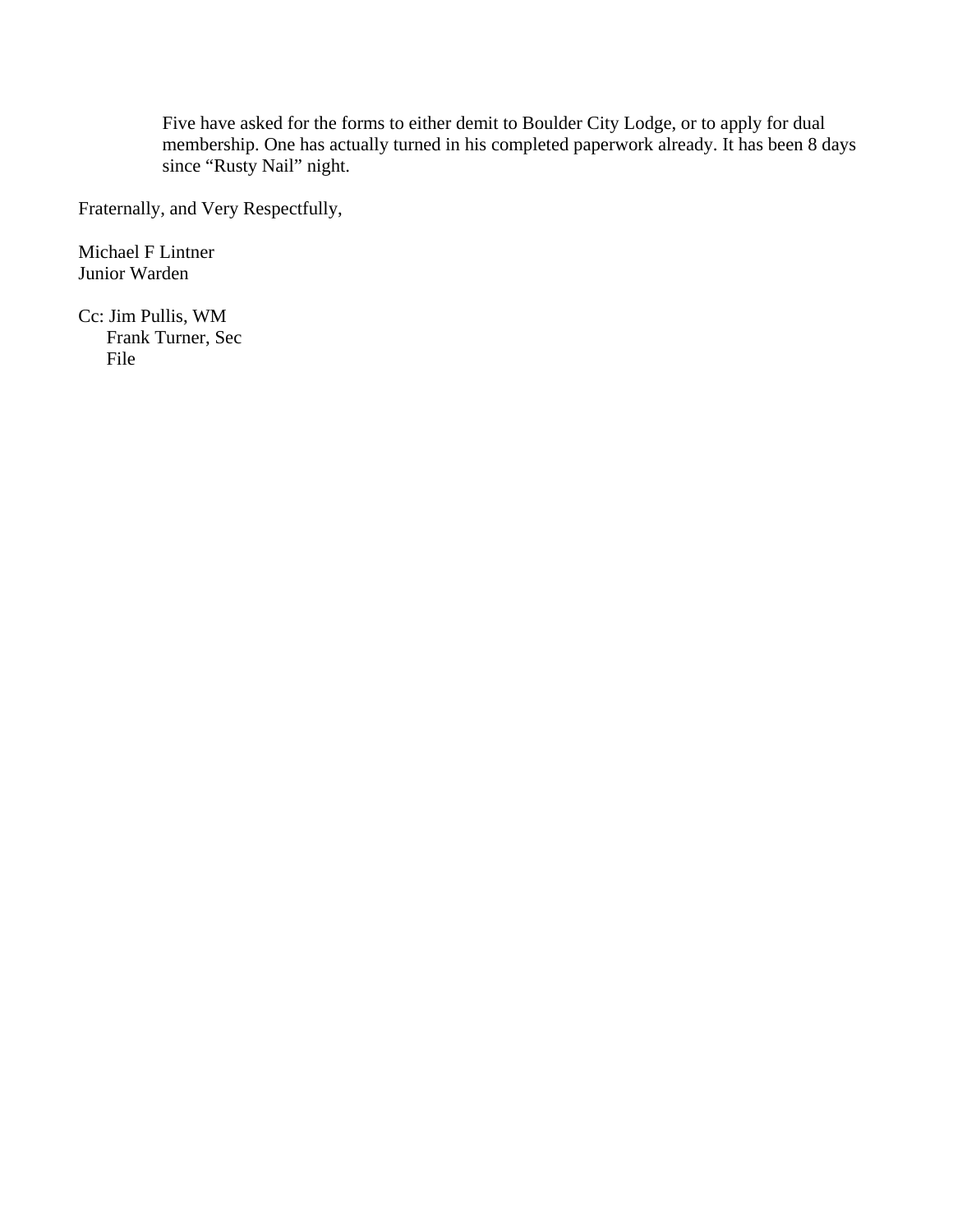### **Boulder City Lodge No. 37 F. & A.M.**

#### **Lesson Guide No. P-1**

- Date Prepared: 22 February 1983
- I TITLE: Rusty Nail Degree

II OBJECTIVE: 1. To instruct the brethren present in the proper manner of giving the steps, due guards, signs, grips and words of all three degrees, and the personal conduct required of them when visiting a lodge, and in the opening and closing of a Master Mason's Lodge.

- 2. To promote Masonic fellowship, and to increase the bond of brotherly love and affection between the brethren present by affording them the opportunity to sit together in closed, tyled session.
- III TIME: Delivery time is approximately 35 minutes
- IV REQUIRED MATERIALS: (In addition to all of the normally present lodge equipment)
	- 1. Visitor name taps (Hello … type)
	- 2. Visitor name badges (Masonic apron Type)
	- 3. Visitor gifts
	-
	-
	- 6. Chalk  $&$  Eraser  $&$  damp rag of the M.M. degree should
	-

4. Black Board (All of the equipment 5. Black board stand used in the  $2<sup>nd</sup>$  section 7. Pointer be laid out and ready).

- V TEACHING PROCEDURE:
	- A. Introduction:
		- 1. Introduce self, and all lodge officers present. (Put names and titles on the black board)
		- 2. Introduce any Masonic Dignitaries. (Names on the black board)
		- 3. Bring out any interesting information about the sojourning members present. e.g. (total number of years in Masonry represented, how many different states represented)
		- 4. Announce the Title of the Lecture
		- 5. Announce the Objectives
		- 6. Present Charter and show its important characteristics.
		- 7. Proceed with presentation.
	- B. Presentation: (Most easily done with four assistants.)
		- 1. My brothers, what we are going to do tonight, is demonstrate and explain, in examination form, all of the important points of the first three degrees of Freemasonry, which were taught to you in the lessons of the degrees. At the conclusion of tonight's work, you should have no difficulty in gaining admission to any Masonic lodge, anywhere in the United States or abroad.
		- 2. Brother \_\_\_\_\_\_, please assume the step of an E.A.
		- 3. Explain the step.
		- 4. Brother \_\_\_\_\_\_, please go to the alter and kneel as you did for your E.A. obligation.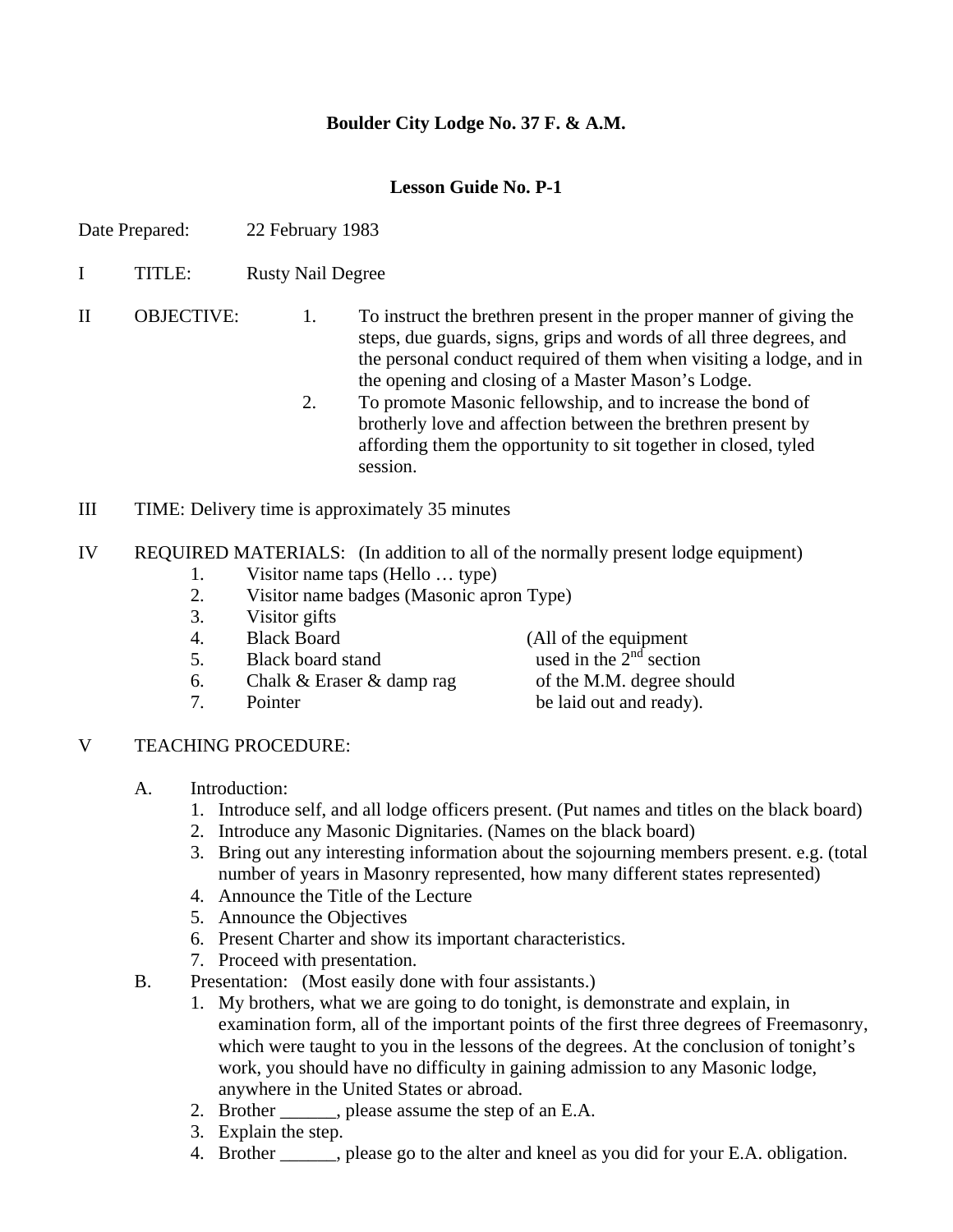- 5. Explain.
- 6. Brother \_\_\_\_\_\_, please give me the due guard of an E.A.
- 7. Explain.
- 8. Brother \_\_\_\_\_\_, please give me the sign of an E.A.
- 9. Explain.

11. Explain.

- 10. Brother \_\_\_\_\_\_, please assume the step of a F.C.
- 12. Brother \_\_\_\_\_\_, would you please kneel at the altar as you did for your F.C. obligation.
- 13. Explain.
- 14. Brother \_\_\_\_\_\_, please give me the due guard of a F.C.
- 15. Explain.
- 16. Brother \_\_\_\_\_\_, please give me the sigh for a F.C.
- 17. Explain.
- 18. Brother \_\_\_\_\_\_, would you please kneel at the altar as you did for your M.M. obligation.
- 19. Explain.
- 20. Brother \_\_\_\_\_\_, please assume the step of a M.M.
- 21. Explain.
- 22. Brother \_\_\_\_\_\_, please give me the due guard of a M.M.
- 23. Explain.
- 24. Brother \_\_\_\_\_\_, please give me the sign of a M.M.
- 25. Explain.
- 26. Brother \_\_\_\_\_\_, you may rise from the altar now, and thank you for your assistance. Please pair off now, for the next phase of instruction.

(In preparation for the next events, the instructor should draw a fist diagram on the black board, and label with arrows, those knuckles used in the grips.)

- 27. Brother \_\_\_\_\_\_, please assist me in demonstrating the grips, and the manner of arriving at them. Brothers, take each other with the grip of an E.A. Brother , please reply for all.
- 28. Explain, using the diagram on the blackboard, and a pointer.
- 29. W I t?.... etc. (Go through all grips up to M.M. Pass)
- 30. My brothers, we have now reviewed the pertinent parts of the  $1<sup>st</sup>$  and  $2<sup>nd</sup>$  degrees, and the first half of the  $3<sup>rd</sup>$  degree. Before proceeding with a review of the second section of the  $3<sup>rd</sup>$  degree, let's have a quick recap.
- 31. Demonstrate the steps. (All students participate)
- 32. Demonstrate the due guards and signs. (ditto)
- 33. Demonstrate the grips and words. (ditto)
- 34. Great! Now, if you will all have a seat again, we will proceed with the second section of the  $3<sup>rd</sup>$  degree.

During this part of the degree, you represented our ancient G.M.H.A. during the building of King Solomon's temple.

- 35. Tell the Story --
	- a. South gate
	- b. West gate
	- c. East gate
	- d. Temple rubble